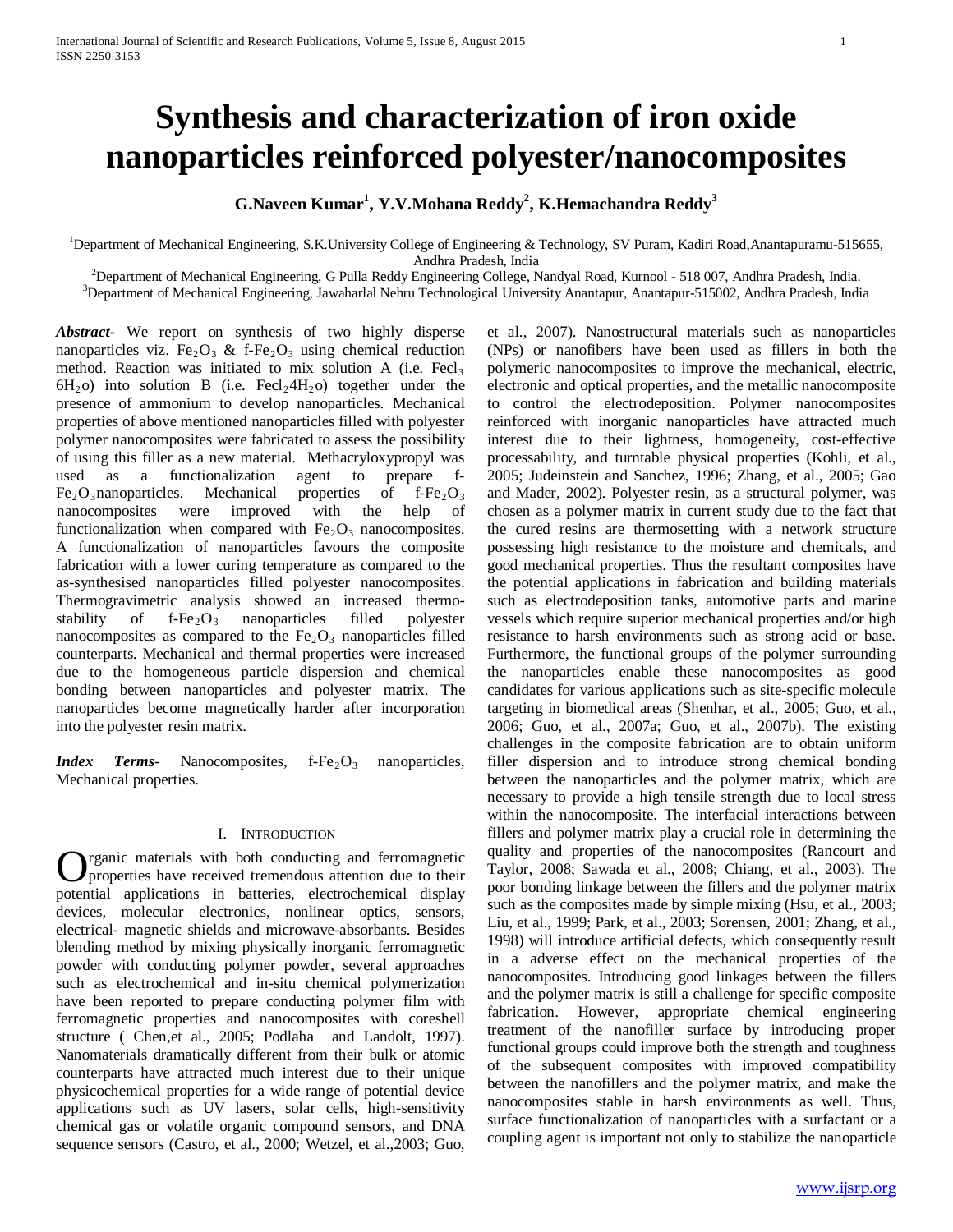during processing but also to render them compatible with the polymer matrix. In this paper, the effect of particle functionalization by a functional methacryloxypropyl on the polyester resin curing process and the optimum conditions for high-quality nanocomposite fabrication were investigated. The f- $Fe<sub>2</sub>O<sub>3</sub>$  nanocomposites reinforced polyester nanocomposites showed enhanced mechanical properties under tensile, impact and damping study. The nanocomposites containing the  $f-Fe<sub>2</sub>O<sub>3</sub>$ nanocomposites showed improved thermal stability as compared with the nanocomposites reinforced with the as-received  $Fe<sub>2</sub>O<sub>3</sub>$ nanocomposites. The nanoparticles were found to be magnetically harder (larger coercivity) after the nanoparticles were dispersed in the polyester resin matrix.

In the present paper,  $Fe<sub>2</sub>O<sub>3</sub>$ , f- $Fe<sub>2</sub>O<sub>3</sub>$  nanoparticles were synthesised by chemical reduction method. The major objective of this paper is to explore a novel approach on mechanical properties of two different nanoparticles viz.  $Fe<sub>2</sub>O<sub>3</sub>$ , f- $Fe<sub>2</sub>O<sub>3</sub>$ dispersed in to the polyester nanocomposites, i.e. polyester/Fe<sub>2</sub>O<sub>3</sub>, polyester/f-Fe<sub>2</sub>O<sub>3</sub> nanocomposites were developed and characterized. Thus, improved mechanical properties would be expected.

### II. MATERIALS

 Unsaturated polyester (UP) with 2% cobalt accelerator, catalyst 50% methyl-ethyl-ketone-peroxide (MEKP) and 10% DMA solution was employed in the present study supplied by Dipol 101 from Divine Petrochemicals Pvt. Ltd., India. Ratio of UP/accelerator/catalyst/promoter is 100/2/2/2 (Hsu, et al., 2003; Liu, et al., 1999). The liquid resin has a density of 1.231  $g/cm<sup>3</sup>$ and a viscosity of 370 centipoises (cps) at room temperature.  $Fe<sub>2</sub>O<sub>3</sub>$  nanoparticles with an average diameter of 10-15 nm and a specific surface area of  $45m^2/g$  were functionalized and used as nanofillers for the nanocomposite fabrication. Trigonox 239-A (curing catalyst or initiator, organic peroxide, liquid) was purchased from Akzo Nobel Chemicals. Cobalt naphthenate (CoNap, OM Group, Inc.) was used as a catalyst promoter (accelerator) to decompose the catalyst at room temperature. Methacryloxypropyl-trimethoxysilane (MPS) and tetrahydrofuran (THF, anhydrous) were purchased from Sigma– Aldrich Chemical Company (Sawada et al., 2008). All the chemicals were used as-received without further treatment.

## **2.1Characterization**

Curing characteristics of polyester and polyester filled  $Fe<sub>2</sub>O<sub>3</sub>$ & f-Fe<sub>2</sub>O<sub>3</sub> nanocomposites was studied using DSC. The sample (consisting of resin,  $Fe<sub>2</sub>O<sub>3</sub>$  & f-Fe<sub>2</sub>O<sub>3</sub> and hardener prior to curing) of 5 mg is taken in an alumina crucible and heat is applied at the rate of 10° C min. Modal analysis is performed to calculate natural frequency and damping factor 'n'. Damping factor is calculated using impulse hammer technique (IHT) and logarithmic decrement method (LDM). Specimens of 250 mm x 25 mm x 4 mm is prepared, in which one end of beam is clamped and other end is attached to accelerometer to obtain vibration modes. Natural frequency is determined by impulse loading at free end of the bean using impulse exicitation (Rion PH 7117, modally tuned hammer). The signal received from accelerometer is displayed in Fast Fourier Transform (FFT), in which natural frequency is noted down for various modes. Damping factor 'n' using IHT is determined using half power bandwidth method.

The expression for damping factor by half power width technique is given by  $(\xi = \Delta \omega / 2 \omega_n)$ , where  $\Delta \omega$  is bandwidth at half-power points of resonant peak for the nth mode and  $\omega_n$  is resonant frequency. The half power points are found at  $1/\sqrt{2}$  of maximum peak value. In the LDM, sine wave

signal is supplied to drive the modal exciter to excite the cantilever beam specimen (Castro, et al., 2000; Wetzel, et al., 2003). During the natural frequency mode, amplitude increases to a large extent, once the resonance is achieved. At this point, the excitation signal is disconnected freely and a typical free decay curve is obtained. From this decay curve, two experimental amplitude data points are collected namely  $x_1$  and x  $n+1$ , and the damping factor n is calculated by using the expression

$$
\delta = \frac{1}{n+1} \ln \frac{x_1}{x_{n+1}}
$$

$$
\xi = \frac{\delta^2}{\sqrt{A\pi^2 + \delta^2}}
$$

Where  $\zeta$ , the damping factor, n + 1, the number of cycles,  $\delta$  is the logarithmic decrement,  $x_1$  and  $x_{n+1}$  are the two displacement values at the time intervals  $t_1$  and  $t_2$ , respectively. A Jeol JSM 840A Japan scanning electron microscope (SEM) was used to study the morphology of fractured surfaces of after tensile test of Fe<sub>2</sub>O<sub>3</sub> & f-Fe<sub>2</sub>O<sub>3</sub> nanocomposites with different magnifications. Samples were gold-coated initially subjected to SEM analysis. The scanning electron micrograms of different cross-sections of the nanocomposites of pure polyester filled with  $Fe<sub>2</sub>O<sub>3</sub>$  & f-Fe<sub>2</sub>O<sub>3</sub> nanocomposites were studied. Tensile strength was studied by using universal testing machine (UTM) supplied by Instron Corporation; 3369, series-9 was used with a crosshead speed of 5mm/min. Testing samples were prepared like dumbbell shapes and its dimensions are  $(100 \times 20 \times 3 \text{ mm}^3)$  prepared based on the ASTM D 638 standards. In each case, five samples were tested and the average value tabulated. The thermal characteristics of the Fe<sub>2</sub>O<sub>3</sub> & f-Fe<sub>2</sub>O<sub>3</sub> filled with polyester nanocomposites were measured using both differential scanning calorimetry (DSC-2010 TA Instrument) and thermogravimetric analyses (TGA) at a rate of 10°C/min under nitrogen flow.

### **2.2 Preparation of ferrite-nanoparticles**

 Reaction was carried out by mixing two solutions, named as solution A (i.e. Fecl<sub>3</sub> 6H<sub>2</sub>O) and solution B (i.e. Fecl<sub>2</sub>4H<sub>2</sub>O) to form nanoparticles. 0.1 Mole of 27.030gms of solution A was dissolved 1000ml deionised water, whereas, 19.881gms of solution B was dissolved in 1000ml deionised water used were to prepare solutions. Then solution A was added then to solution B drop wise by 2:1 stoichiometric ratio under vigorous stirring. Ammonium (45ml) was dropped in to the mixture; forthwith black powder was produced in less than one second. After reaction, the product particles were separated from the solution by a strong magnet and washed with deionised water. Freezedrying overnight was utilized to dry the particles.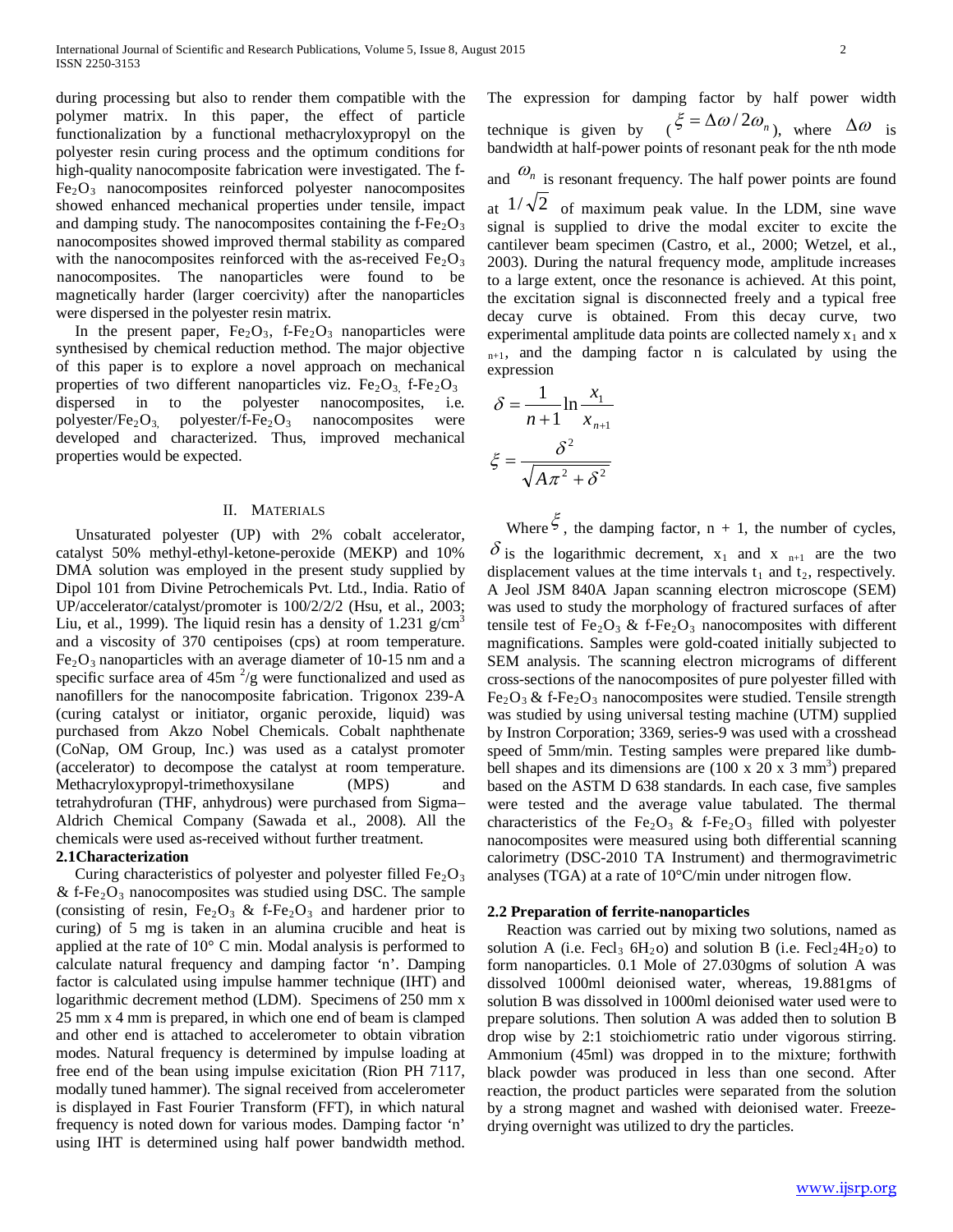#### **2.3 Surface functionalization of iron oxide nanoparticles**

 The nanoparticles functionalization follow procedures similar to our earlier reported nanoparticle process (Guo,et al.,2007a; Guo,et al.,2007b) and is described as follows. Fe<sub>2</sub>O<sub>3</sub> nanoparticles (13.38 g, 83.8mol) were added into a mixture of 4 g Methacryloxypropyl and 30 ml THF. The resulting colloidal suspension was ultrasonically stirred (Branson 1510) for 1 h and precipitated by a permanent magnet at room temperature. The precipitated nanoparticles were rinsed with THF to remove excessive Methacryloxypropyl for subsequent nanocomposite fabrication and the dried nanoparticles were used for further particle characterization. The as-received  $Fe<sub>2</sub>O<sub>3</sub>$  nanoparticles or MPS functionalized  $Fe<sub>2</sub>O<sub>3</sub>$  nanoparticles were dispersed into 30 ml resin on a specific weight percentage basis. The dispersion was carried out in an ice-water ultrasonic bath for about 1 h. The above particle-suspended solution was then ultrasonically stirred in an ice-water ultrasonic bath until the temperature was cooled down. Then, 2.0 wt% catalyst (initiator) was added into the ironnanoparticles which was stirred and degassed for 2 min. Next, 0.3 wt% promoter was added and mixed quickly. The mixed viscous solution was poured into silicone rubber molds. The curing via free-radical bulk copolymerization or homopolymerization initiated by the catalyst was done at 85 °C for 1 h under normal atmospheric conditions and cooled down to room temperature naturally in the oven following procedures similar to those used for our reported alumina nanoparticles filled polyester resin nanocomposites fabrication (Judeinstein and Sanchez, 1996). A viscous liquid solution was still observed in the mold after this curing process, indicating that nanofilling materials have a significant effect on the quality of fabricated nanocomposites. However, high-quality nanocomposites were formed by room temperature curing for 24 h followed by post curing at 100 °C for 2 hours.

#### III. RESULTS AND DISCUSSIONS

 The tensile fracture surfaces of polyester and polyester filled f-Fe<sub>2</sub>O<sub>3</sub> are shown in Figure 1.It is learnt from the cross section of fractured surface of pure polyester is smooth due to brittle failure. However, on addition of  $f - Fe<sub>2</sub>O<sub>3</sub>$  particles, crack surface becomes rough. The roughness increases as  $f - Fe<sub>2</sub>O<sub>3</sub>$  content increases in the matrix. The fracture roughness indicates that the resistance of propagation of crack is small and the crack has not propagated as easily as seen in pure polyester. The fracture surface roughness indicates that crack propagation is large and increased the torturous path of propagating crack (Kohli, et al., 2005; Judeinstein and Sanchez, 1996). This effect results in higher stress to failure and caused improved strength of  $f-Fe<sub>2</sub>O<sub>3</sub>$ nanocomposites. Though the fracture roughness is predominant at  $6\%$  f-Fe<sub>2</sub>O<sub>3</sub>, the existence of unexfolaited aggregates, voids, etc. could have decreased the strength of  $f - Fe<sub>2</sub>O<sub>3</sub>$ . The fracture surface of polyester with  $Fe<sub>2</sub>O<sub>3</sub>$  series is seen in Figure 2. Fracture surface of polyester with 1%  $Fe<sub>2</sub>O<sub>3</sub>$  is rougher than pure polyester. At  $6\%$  f-Fe<sub>2</sub>O<sub>3</sub>, the presence of voids is noted. This indicates that particles have peeled off from material as crack propagates, and create void at the positions where  $Fe<sub>2</sub>O<sub>3</sub>$ particles were present. This also indicates that bonding between matrix and  $Fe<sub>2</sub>O<sub>3</sub>$  particle is poor. From both Figures, it is learnt that at 3wt. % f- $Fe<sub>2</sub>O<sub>3</sub>$  the roughness was more predominant in

the Fig.1 than the Fig.2. In the Fig.2 at 6 wt.%  $Fe<sub>2</sub>O<sub>3</sub>$ , though the fracture surface is rough though, due to the existence of voids is clearly visible and has decreased the strength of the material. The poor bonding strength, smooth fracture surface, voids, etc. could decrease the tensile strength of the  $Fe<sub>2</sub>O<sub>3</sub>$  filled polyester nanocomposites. In polyester/ $Fe<sub>2</sub>O<sub>3</sub>$  series, though the tensile strength increases up to 3%  $Fe<sub>2</sub>O<sub>3</sub>$ , for higher nanoparticles content, it decreases due to unexfoliated aggregates, voids, etc. However, the strength of  $f-Fe<sub>2</sub>O<sub>3</sub>$  nanocomposites are significantly improved than the  $Fe<sub>2</sub>O<sub>3</sub>$  nanocomposites. It requires further investigation of the synthetic procedure to understand the methods of improving tensile strength for higher nanocontents. Figure 3 shows SEM picture of polyester with 6%  $f - Fe_2O_3$  consisting of voids.

DSC scans of polyester filled with  $f - Fe_2O_3$ , polyester filled with  $Fe<sub>2</sub>O<sub>3</sub>$  nanocomposites are shown in Figure 4. At 1 wt% f- $Fe<sub>2</sub>O<sub>3</sub>$  addition, the peak position was decreased to lower temperature as shown in Figure 4a. At higher wt% f-Fe<sub>2</sub>O<sub>3</sub> nanodispersion two distinct peaks were noticed, one at lower temperature and another at higher temperature. The higher temperature peak is noticed at curing peak of  $1wt\%$  f-Fe<sub>2</sub>O<sub>3</sub> nanocomposites. The lower temperature peak corresponds to curing of polyester resin in intergallery region, and higher temperature peak corresponds to curing at extragallery (matrix) region. As  $f - Fe_2O_3$  content increases above 3 wt% the lower temperature peak decreases and for 6 wt% f-Fe<sub>2</sub>O<sub>3</sub> it is at 420 °C. Single exothermic peaks was noted for polyester with  $f-Fe<sub>2</sub>O<sub>3</sub>$ content up to 3 wt%  $f-Fe<sub>2</sub>O<sub>3</sub>$  and results in uniform polymerization. This uniform polymerization at intergallery region and extragallery (matrix) region could have favoured the exfoliated structure. At higher  $Fe<sub>2</sub>O<sub>3</sub>$  content (i.e. 3 wt%), the uneven polymerization occurs in the nanocomposites and this leads to two distinct curing exothermic peaks. The intergallery polymerization occurs at lower temperature and cures quicker than that of the extragallery polymerization. Due to this quick intergallery polymerization, the iron nanolayers cannot separate further. This uneven polymerization leads to the formation of intercalated structures for higher f-Fe<sub>2</sub>O<sub>3</sub> content (above 3 wt%). The DSC curing scans of polyester filled with  $Fe<sub>2</sub>O<sub>3</sub>$  are shown in Fig. 4b. It is seen that the addition of  $Fe<sub>2</sub>O<sub>3</sub>$  does not shift the exothermic peak, which is noted for  $f - Fe<sub>2</sub>O<sub>3</sub>$  contents in the Fig.4a. The result suggests that addition of  $Fe<sub>2</sub>O<sub>3</sub>$  in polyester resin does not affect the curing of polyester. The addition of f- $Fe<sub>2</sub>O<sub>3</sub>$  and  $Fe<sub>2</sub>O<sub>3</sub>$  fillers in the polyester decreases the intensity of exothermic peak. The addition of  $Fe<sub>2</sub>O<sub>3</sub>$  continuously decreases the exothermic peak and this is due to decrease in concentration of polyester resin on the addition of nanoparticles. It is stated that the presence of organ ions in  $f-Fe<sub>2</sub>O<sub>3</sub>$  increases the polymerization of polyester by catalytic effect attributed the increase of curing temperature (Rancourt and Taylor, 2008). However, the existence of  $f-Fe<sub>2</sub>O<sub>3</sub>$  affects the polymerization of polyester. Results shows that the effect of  $f-Fe<sub>2</sub>O<sub>3</sub>$  restricting the polymerization is more than the polymerization of  $Fe<sub>2</sub>O<sub>3</sub>$  with polyester polymer, and hence decreases the curing temperature of polyester resin.

 Figure 5 shows TGA curves of polyester filled with two different nanoparticles such as  $Fe<sub>2</sub>O<sub>3</sub>$  and  $f<sub>-Fe<sub>2</sub>O<sub>3</sub></sub>$ nanocomposites. Figure 5 (a) shows thermal stability ,of 1wt.% and  $3wt$ .%  $Fe<sub>2</sub>O<sub>3</sub>$  nanocomposites does not show much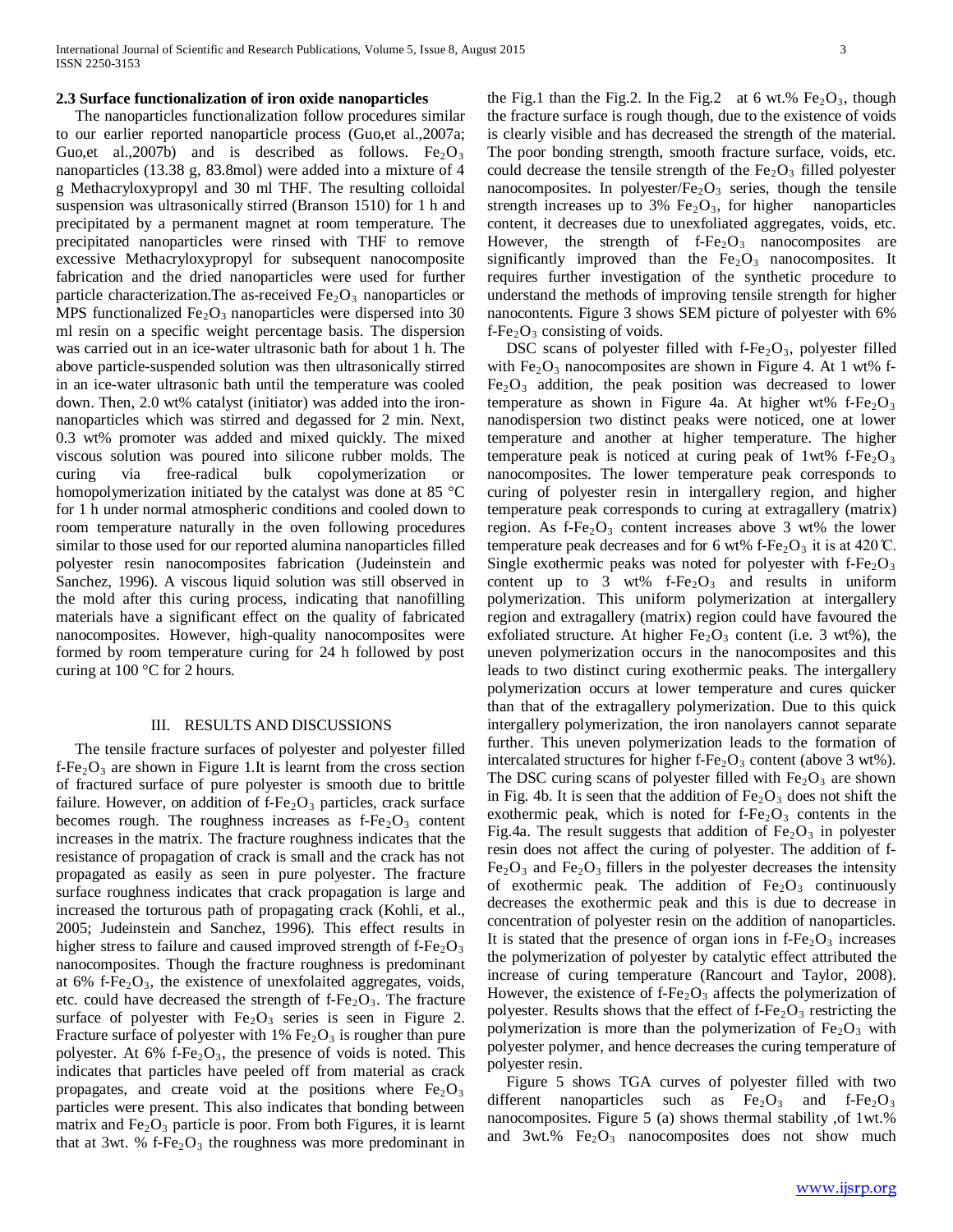difference between the both wt.% ratios as both the curves merged up to 300°C and it is due to dissociation of iron oxide ions. It is also learnt that due to the moisture content in the  $Fe<sub>2</sub>O<sub>3</sub>$ nanoparticles the decomposition was started at 100°C. On addition of 6wt%  $Fe<sub>2</sub>O<sub>3</sub>$  in polyester, the thermal stability was increased up to 325°C. The hard iron-oxide layers act as barrier for volatile degradation of polyester matrix. This effect causes such enhanced thermal properties of nanocomposites. The enhanced thermal stability of  $Fe<sub>2</sub>O<sub>3</sub>$  nanocomposites was observed even at higher temperature (>400 °C) was due to the existence of inorganic phases  $(SiO<sub>2</sub>, Al<sub>2</sub>O<sub>3</sub>, MgO, etc)$  (Park, et al., 2003; Sorensen, 2001) dominates the iron-nanocomposites. Figure 5b shows decomposition of polyester filled with  $f-Fe<sub>2</sub>O<sub>3</sub>$ nanoparticles. From the Fig.5b shows weight loss was remain constant up to 150°C. This is the clear indication, through functionalization of iron-oxide nanoparticles moisture content is reduced some extent. And also thermal stability was increased to 305 $\degree$ C for 1wt.% f-Fe<sub>2</sub>O<sub>3</sub> whereas for 3 and 6wt.% f-Fe<sub>2</sub>O<sub>3</sub> up to 330°C and 335°C respectively. Another significant point come to light is decomposition temperature for  $f - Fe_2O_3$  nanoparticles were changed dramatically than  $Fe<sub>2</sub>O<sub>3</sub>$  nanoparticles. There is a marginal shift in decomposition temperature when  $f - Fe_2O_3$  is added in to the polyester. The improved thermal stability is noticed for polyester filled f- $Fe<sub>2</sub>O<sub>3</sub>$  series is higher temperatures (i.e.335°C) than pure iron-oxide nanoparticles.

Figure 6 (a) and (b) shows the effect of addition of  $Fe<sub>2</sub>O<sub>3</sub>$  and  $f-Fe<sub>2</sub>O<sub>3</sub>$  nanoparticles filled polyester nanocomposites on tensile strength and tensile modulus. The tensile strength of pure polyester is 41.1 MPa which can be seen in the Fig.6 (a). It is increased up to 3 wt% for both composites, decreases when further dispersion. On other hand, tensile strength was increased up to 3wt.%, decreases in further addition of  $f - Fe_2O_3$  filled polyester nanocomposites. Tensile strength was optimized at 3wt.% for  $Fe<sub>2</sub>O<sub>3</sub>$  and f- $Fe<sub>2</sub>O<sub>3</sub>$ . When nanoparticles are functionalized, it left off exfoliated structures at 3% is the clear indication of higher performance for the  $f-Fe<sub>2</sub>O<sub>3</sub>$  when compared with  $Fe<sub>2</sub>O<sub>3</sub>$ . The formation of intercalated structure, agglomeration, presence of voids, etc., above 3% iron-oxide has decreased the strength of the nanocomposites. In the Fig. 6(b), tensile modulus is increased up to 3.5wt.% ,decreases further increase. On the other hand, the tensile modulus of  $Fe<sub>2</sub>O<sub>3</sub>$  and f- $Fe<sub>2</sub>O<sub>3</sub>$  nanocomposites increased with particle content, no matter the specimens were functionalized or not, as shown in Fig. 6(b). This is because the surface modified or not modified nanoparticles reinforced the composites successfully (Zhang, et al., 1998). The  $Fe<sub>2</sub>O<sub>3</sub>$  particles did not make the remarkable difference in tensile modulus at a lower given particle content. This is because the tensile modulus is measured at small deformation. At this stage, the  $Fe<sub>2</sub>O<sub>3</sub>$  molecules do not respond to the deformation. But at higher filler content, due to the increase in viscosity of the particle causes agglomerations, and void induces poor stress transfer, therefore, beyond 3.5wt.% tensile modulus was decreased. The orientation of iron platelets and polymer chains with respect to loading direction can also contribute to reinforcement effects. The decreasing rate of modulus at higher Fe<sub>2</sub>O<sub>3</sub> content (>3.5% Fe<sub>2</sub>O<sub>3</sub>) is due to presence of not exfoliated aggregates in polyester matrix. In polyester/  $f$ -Fe<sub>2</sub>O<sub>3</sub> composites, there was not much improvement in modulus due to the absence of homogeneous  $Fe<sub>2</sub>O<sub>3</sub>$ 

distribution at molecular level, and hence does not contribute to molecular strength. The tensile fracture surfaces of polyester filled f-Fe<sub>2</sub>O<sub>3</sub> and Fe<sub>2</sub>O<sub>3</sub> are shown in Fig. 1. Fig. 2 shows the fracture surface of polyester filled  $Fe<sub>2</sub>O<sub>3</sub>$  and f-Fe<sub>2</sub>O<sub>3</sub> particles. If it seen from Fig. 1 that fracture surface of pure polyester is

smooth due to brittle failure. However, on addition of  $Fe<sub>2</sub>O<sub>3</sub>$ particles, crack surface becomes rough (i.e. ductile nature). The roughness increases as  $Fe<sub>2</sub>O<sub>3</sub>$  content increases in the matrix. The fracture roughness indicates that the resistance of propagation of crack is large and the crack has not propagated as easily as seen in pure polyester. The fracture surface roughness indicates that crack propagation is large and increased the torturous path of propagating crack (Chiang, et al., 2003). This effect results in higher stress to failure and caused improved strength of  $Fe<sub>2</sub>O<sub>3</sub>$ -nanocomposites.

## **3.1 Impact properties**

Impact results of polyester filled with  $Fe<sub>2</sub>O<sub>3</sub>$  and f-  $Fe<sub>2</sub>O<sub>3</sub>$ nanocomposites are shown in Fig. 7. It is seen that impact strength is increased up to 2.5wt.%  $Fe<sub>2</sub>O<sub>3</sub>$  and further addition of  $Fe<sub>2</sub>O<sub>3</sub>$  decreases the impact strength. The decrease in impact strength at higher filler content is due to the existence of agglomeration, not exfoliated aggregates, voids, etc. The addition of f-Fe<sub>2</sub>O<sub>3</sub> in polyester decreases the impact strength of polyester/nanocomposites beyond 3%. The impact strength results shows that  $f-Fe<sub>2</sub>O<sub>3</sub>$  nanocomposites provide better impact properties than  $Fe<sub>2</sub>O<sub>3</sub>$  filled polyester composites. Figure 1, 2, and 3 shows the impact fracture surface of nanocomposites. The impact fracture surface provides the reason for impact properties in nanocomposites. Figure 1 shows that fracture surface of pure polyester is smooth and was indicating brittle failure. The addition of 1%  $Fe<sub>2</sub>O<sub>3</sub>$ , fracture surface shows rough morphology. The roughness of the fracture surface increases as  $Fe<sub>2</sub>O<sub>3</sub>$  content increases to  $2.5\%$  Fe<sub>2</sub>O<sub>3</sub>. The existence of rough surface shows that crack propagation is difficult and could have increased the torturous path and leads to high strength to failure. This has caused high impact strength of  $Fe<sub>2</sub>O<sub>3</sub>$  nanocomposites up to the addition of 2.5 wt%  $Fe<sub>2</sub>O<sub>3</sub>$ , and on higher addition. Impact results suggest that some additional energy absorbing mechanism is taking place when  $f - Fe_2O_3$  particles are reinforced in matrix. Crack pinning, cavitations mechanisms, crack surface roughness, etc. (Gao and Mader, 2002) are the possible reasons for high impact strength for  $f - Fe_2O_3$  filled polyester higher than that of Fe<sub>2</sub>O<sub>3</sub> filled polyester, hence **Table 1** shows the effect of Fe<sub>2</sub>O<sub>3</sub> addition on natural frequency of polyester. Pure polyester shows natural frequency of 17.56, 118.53, 120.53 and 298.34Hz for 1st four modes of vibrations, respectively. On addition of  $Fe<sub>2</sub>O<sub>3</sub>$ , natural frequencies of all modes are higher than the polyester. For higher  $Fe<sub>2</sub>O<sub>3</sub>$  content (>3 wt %), natural frequency decreases, however higher than that of pure polyester. The large increase in stiffness due to the reinforcement of  $Fe<sub>2</sub>O<sub>3</sub>$  in the matrix causes such increased natural frequency. For higher  $Fe<sub>2</sub>O<sub>3</sub>$  content, the presence of not exfoliated aggregates of  $Fe<sub>2</sub>O<sub>3</sub>$  reduces the stiffness, which decreases the natural frequency. Table 2 shows the effect of  $f-Fe<sub>2</sub>O<sub>3</sub>$  addition on natural frequency of polyester. The  $Fe<sub>2</sub>O<sub>3</sub>$  addition does not improve the natural frequency of polyester as is seen in the case of f-Fe<sub>2</sub>O<sub>3</sub> filler additions. A negligible effect in stiffness on reinforcement of  $Fe<sub>2</sub>O<sub>3</sub>$  in polyester polymer matrix causes such low natural frequencies. Figure 8 (a) and (b) shows the effect of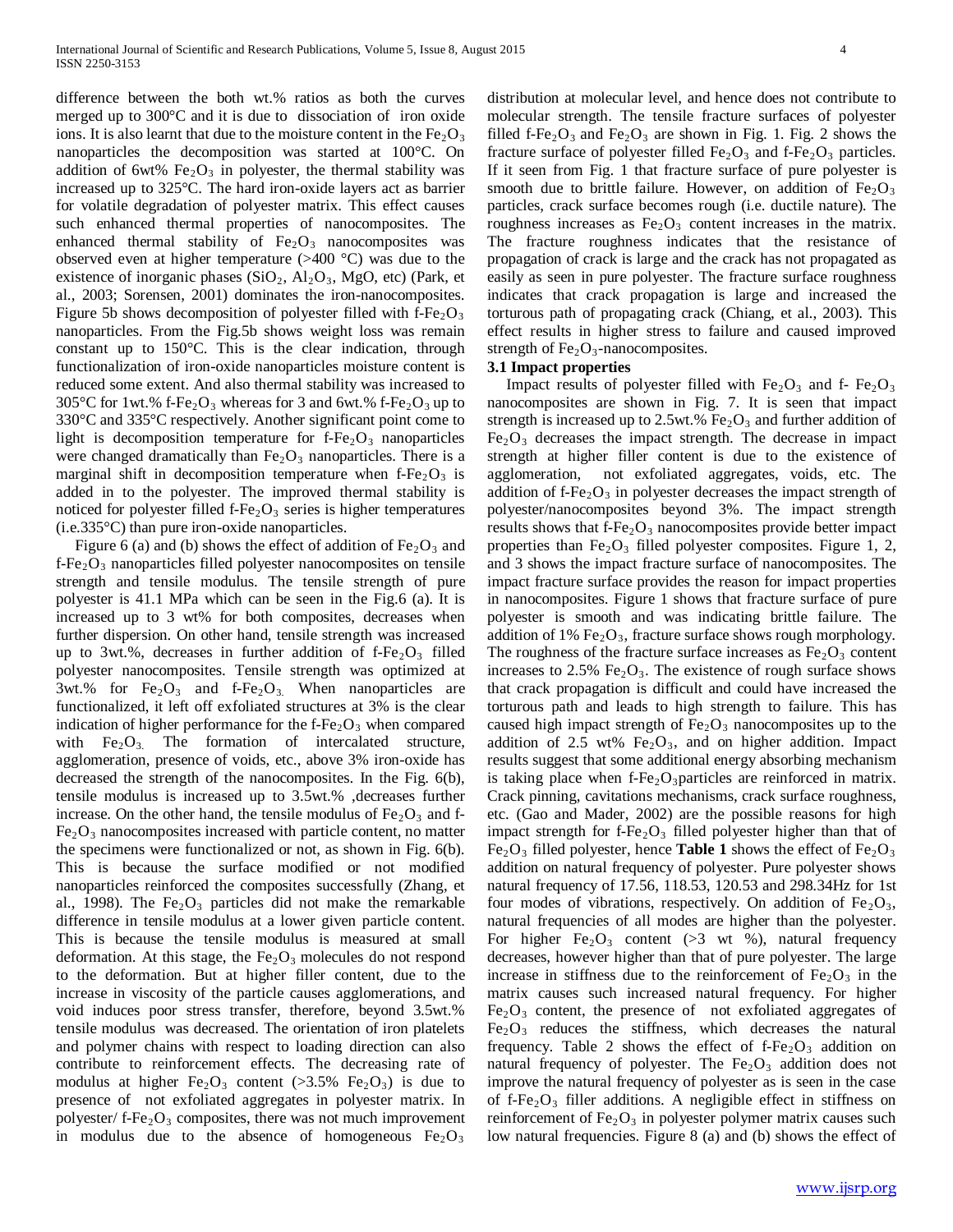$Fe<sub>2</sub>O<sub>3</sub>$  and f-Fe<sub>2</sub>O<sub>3</sub> addition on damping characteristics of polyester nanocomposites. Damping factors measured by LDM and IHT methods for 1st and 4th mode of natural frequencies are presented. Damping factors measured for 1st mode of natural frequencies of epoxy with  $Fe<sub>2</sub>O<sub>3</sub>$  and f-Fe<sub>2</sub>O<sub>3</sub> series are shown in Fig. 8a. It is observed that both the  $Fe<sub>2</sub>O<sub>3</sub>$  and f-Fe<sub>2</sub>O<sub>3</sub> addition increases the damping factors of pure polyester. The  $Fe<sub>2</sub>O<sub>3</sub>$  filled polyester increases the damping factor than that of  $f-Fe<sub>2</sub>O<sub>3</sub>$  filled polyester polymer. Damping factor measured by IHT shows higher values than that of measured by LDM. The free load during impact causes increased damping in IHT. Since no free load is acting in LDM, and hence damping factor is less than that of IHT. It is seen that damping factor increases up to 3 wt% of Fe<sub>2</sub>O<sub>3</sub>, and for higher Fe<sub>2</sub>O<sub>3</sub> addition in polyester, damping factor decreases but above the value of matrix material. The increased stiffness due to the addition of  $Fe<sub>2</sub>O<sub>3</sub>$  improves damping factor (Liu, et al., 1999). Similar effect in damping is noted for 4th mode of natural frequency of epoxy filled  $Fe<sub>2</sub>O<sub>3</sub>$ and f-Fe<sub>2</sub>O<sub>3</sub> series as shown in Fig. 8(b). Though the addition of  $f - Fe_2O_3$  shows improvement in damping factor, the values are lesser than that of  $Fe<sub>2</sub>O<sub>3</sub>$  filled polyester polymer.

#### IV. CONCLUSIONS

Two highly nanodisperse  $Fe<sub>2</sub>O<sub>3</sub>$  & f-Fe<sub>2</sub>O<sub>3</sub> nanoparticles were synthesized through chemical reduction method and then dispersed into the polyester polymer. Tensile strength, tensile modulus and impact strength and damping characteristics were studied for Fe<sub>2</sub>O<sub>3</sub> & f-Fe<sub>2</sub>O<sub>3</sub>/polyester nanocomposites. From the SEM analysis it is learnt that addition of  $Fe<sub>2</sub>O<sub>3</sub>$  & f-Fe<sub>2</sub>O<sub>3</sub> nanoparticles impart the changes in the phase transformation from brittle to ductile nature that ultimately rule the improved performance up to optimum weight %, on other hand, beyond optimum level performance is reduced due to the formation of agglomerations and voids due to the increased viscosity of the modified polymer solution. Mechanical properties like tensile strength, modulus and impact strength were optimized due to the same reason as mentioned above. In DSC and TGA analysis it is learnt that addition inorganic nanosuspension in to the polymer were played their role in improvement of thermal stability and curing characteristics. Nanoparticles of iron oxides nanocomposites can be used as ferrofluids, high-density information storage, magnetic resonance imaging (MRI), tissuespecific releasing of therapeutic agents, biomechanical applications.

#### ACKNOWLEDGEMENTS

 Authors would like to thank the Department of Polymer Science and Technology, S.K. University, Anantapur and RV College of Engineering, Bangalore, India for giving their support in completion of our research.

#### **REFERENCES**

[1] Chen, Y.; Sun, L.; Chiparus, O.; Negulescu, I.; Yachmenev, V.; Warnock, M.(2005). Kenaf/ramie composite for automotive headliner. J Polym. Envint.2005, 13,107–114.

- [2] Podlaha, E.J.; Landolt, D. Pulse-reverse plating of nanocomposite thin films. Journal of Electrochemical Society, 1997, 144, 200–202.
- [3] Castro, C.; Ramos, J.; Millan, A.; Gonzalez-Calbet, J.; Palacio, F. Production of magnetic nanoparticles in imine polymer matrixes. Chemical Materials, 2000, 12, 3681–3688.
- [4] Wetzel, B.; Haupert, F.; Zhang, M.Q. Epoxy nanocomposites with high mechanical and tribological performance. Composite Science and Technology, 2003, 63, 2055–2067.
- [5] Guo, Z.; Park, S.; Wei, S.; Pereira, T.; Moldovan, M.; Karki, A.B. Flexible high-loading particle-reinforced polyurethane magnetic nanocomposite fabrication through particle-surface-initiated polymerization. Nanotechnology, 2007, 18,335-340.
- [6] Kohli, N.; Worden, R.M.; Lee, I. Intact transfer of layered, bionanocomposite arrays by microcontact printing. Chemical Communications, 2005, 3, 316–318.
- [7] Judeinstein, P.; Sanchez, C. Hybrid organic–inorganic materials: a land of multi-disciplinarity. Journal of Materials Chemistry, 1996, 26, 511–525.
- [8] Zhang, X.; Simon, L.C. In situ polymerization of hybrid polyethylene– alumina nanocomposites. Macromolecular Material Engineering, 2005, 290,573–583.
- [9] Gao, S.L.; Mader, E. Characterization of inter phase nanoscale property variations in glass fibre reinforced polypropylene and epoxy resin composites. Composites A, 2002, 33:559–576.
- [10] Shenhar, R.; Norsten, T.B.; Rotello, V.M. Polymer-mediated nanoparticle assembly: structural control and applications. Advanced Materials, 2005, 17, 657–669.
- [11] Guo, Z.; Pereira, T.; Choi, O.; Wang, Y.; Hahn, H.T. Surface functionalized alumina nanoparticle filled polymeric nanocomposites with enhanced mechanical properties. Journal of Materials Chemistry, 2006, 16, 2800– 2808.
- [12] Guo, Z.; Wei, S.; Shedd, B.; Scaffaro, R.; Pereira, T.; Hahn H.T. Particle surface engineering effect on the mechanical, optical and photoluminescent properties of ZnO/vinyl-ester resin nanocomposites. Journal of Material Chemistry, 2007,17, 806–813.
- [13] Guo, Z.; Liang, X.; Pereira, T.; Scaffaro, R.; Hahn, H.T. CuO nanoparticles filled vinyl-ester resin nanocomposites: fabrication, characterization and property analysis. Composite Science and Technology, 2007, 67, 2036– 2044.
- [14] Rancourt, J.D.; Taylor, L.T. Preparation and properties of surface conductive polyimide films via in situ co-deposition of metal salts. Macromolecules, 2008, 20, 790–795.
- [15] Sawada, T.; Ando, S. Synthesis, Characterization, and Optical Properties of Metal-Containing Fluorinated Polyimide Films. Chemistry Materials, 2009, 10, 3368–3378.
- [16] Chiang, P.C.; Whang, W.T. The synthesis and morphology characteristic study of bao-odpa polyimide/tio2 nanohybrid films. Polymer, 2003, 44, 2249–2254.
- [17] Hsu, S.C.; Whang, W.T.; Hung, C.H.; Chiang. P.C.; Hsiao, Y.N. Effect of the Polyimide Structure and ZnO Concentration on the Morphology and Characteristics of Polyimide/ZnO Nanohybrid Films. Macromolecular Chemistry Physics, 2005, 206, 291–298.
- [18] Liu, L.; Zhang, T.J.; Cui, K.; Dong, Y.D.(1999). Reduction of copper oxide with graphite by mechanical alloying. Journal of Material Research, 1999, 14, 4062–4069.
- [19] Park, S.S.; Bernet, N.; Roche, S.D.L.; Hahn, H.T. Processing of iron oxideepoxy vinyl-ester nanocomposites. Journal of Composite Materials, 2003, 37,465–476.
- [20] Sorensen, C.M. Magnetic Nanoscale Materials in Chemistry. In: Klabunde KJ, editor. Nanoscale Materials in Chemistry. New York: Wiley-Interscience; 2001, 69–221.
- [21] Zhang, D.; Klabunde, K.J.; Sorensen, C.M.; Hadjipanayis, G.C. Magnetization temperature dependence in iron nanoparticles. Physical Review B, 1998, 58,14167–14170.

#### AUTHORS

**First Author** – G.Naveen Kumar, Department of Mechanical Engineering, S.K.University College of Engineering &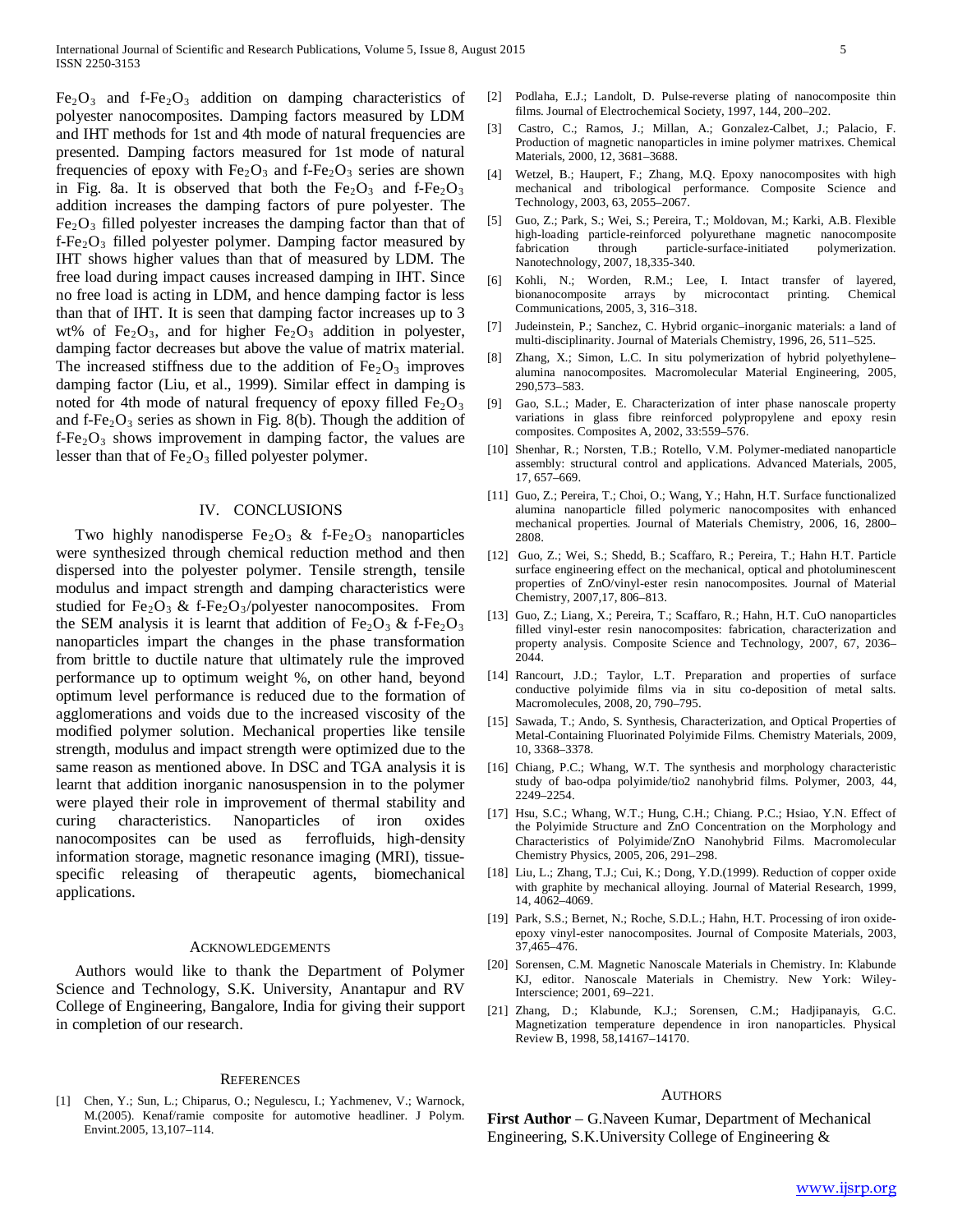Technology, SV Puram, Kadiri Road,Anantapuramu-515655, Andhra Pradesh, India, Email: naveeng\_phd@ymail.com,yvmr2006@gmail.com **Second Author** – Y.V.Mohana Reddy, Department of Mechanical Engineering, G Pulla Reddy Engineering College, Nandyal Road, Kurnool - 518 007, Andhra Pradesh, India., Email: konireddy@gmail.com **Third Author** – K.Hemachandra Reddy, Department of Mechanical Engineering, Jawaharlal Nehru Technological University Anantapur, Anantapur-515002, Andhra Pradesh, India



**Figure 1** SEM analysis on tensile fracture surface of (a) pure polyester (P) (b)  $P + 1\%$  f-Fe<sub>2</sub>O<sub>3</sub>, (c)  $P + 3\%$  f-Fe<sub>2</sub>O<sub>3</sub> and (d)  $P + 6\%$  f- $Fe<sub>2</sub>O<sub>3</sub>$  nanocomposites.



**Figure 2** SEM analysis on tensile fracture surface of (a) Polyester  $(P) + 1\%$  Fe<sub>2</sub>O<sub>3</sub>, (b) P + 3% Fe<sub>2</sub>O<sub>3</sub> and (c) P +6% Fe<sub>2</sub>O<sub>3</sub>.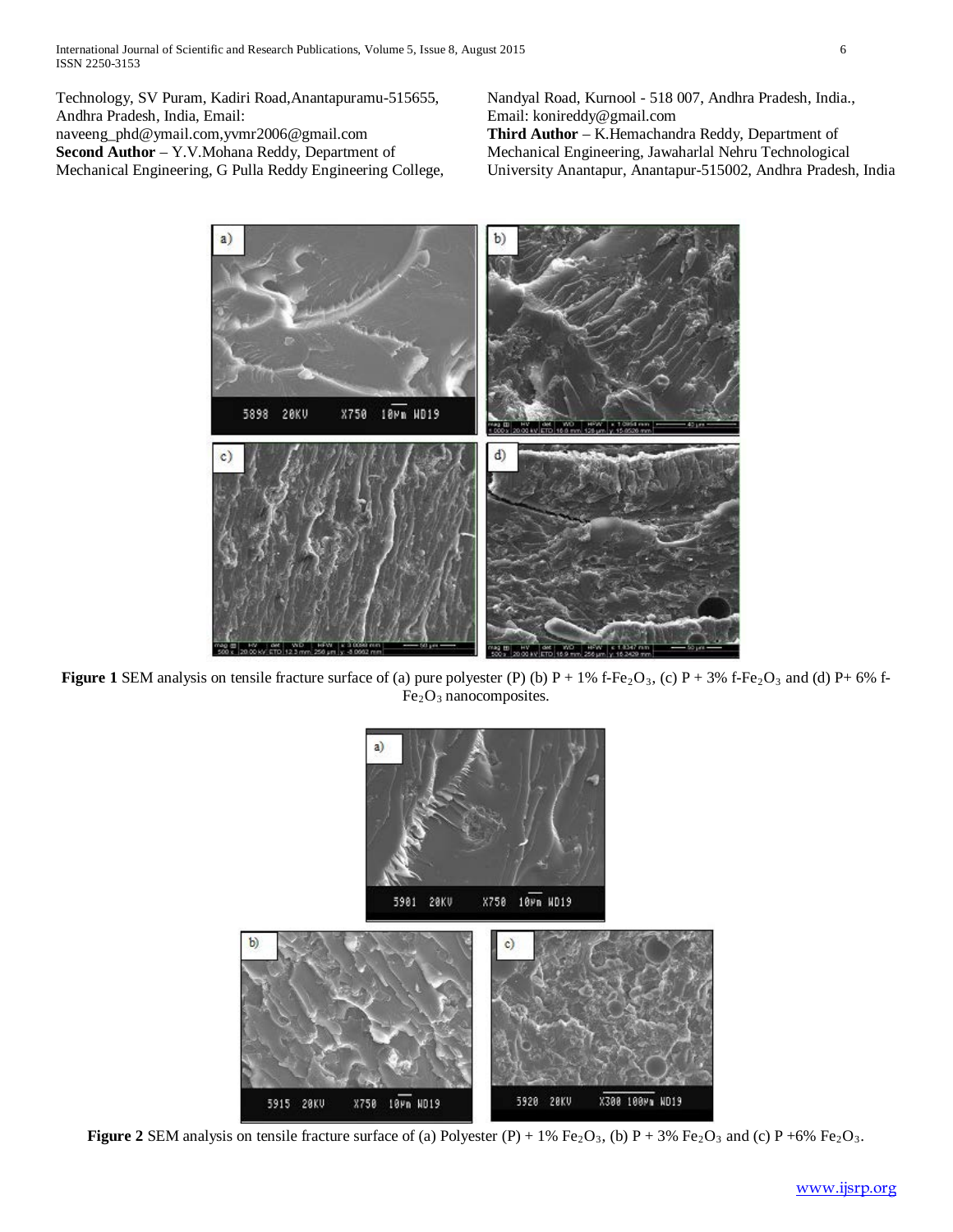

**Figure 3** SEM analysis on tensile fracture surface of  $P + 6%$  f-Fe<sub>2</sub>O<sub>3</sub> nanocomposites.



Figure 4. DSC scans of (a) polyester with f-Fe<sub>2</sub>O<sub>3</sub> series (b) Polyester with Fe<sub>2</sub>O<sub>3</sub> series.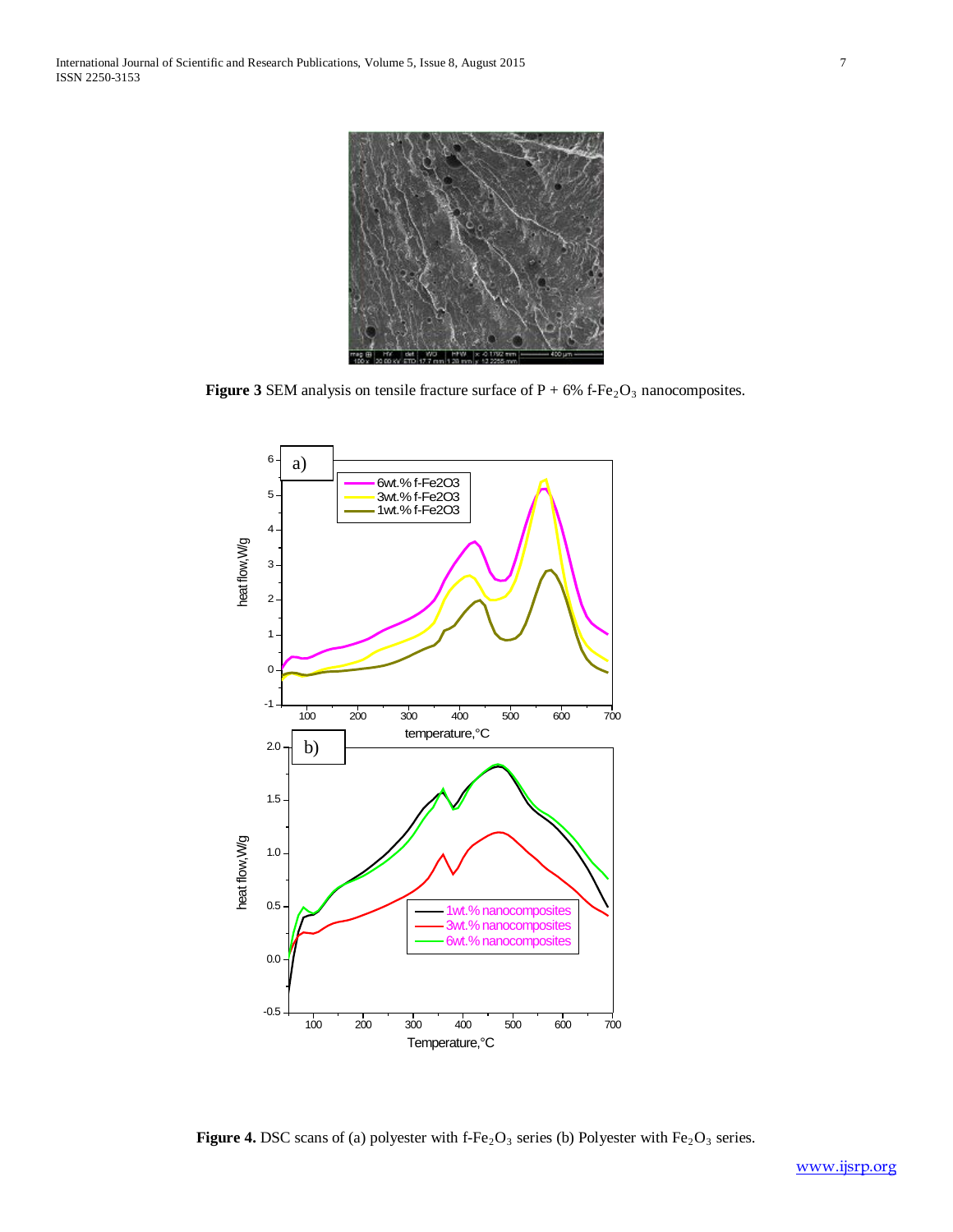

**Figure 5.** TGA thermographs of polyester with (a)  $Fe<sub>2</sub>O<sub>3</sub>$  and (b) f-Fe<sub>2</sub>O<sub>3</sub> composite series.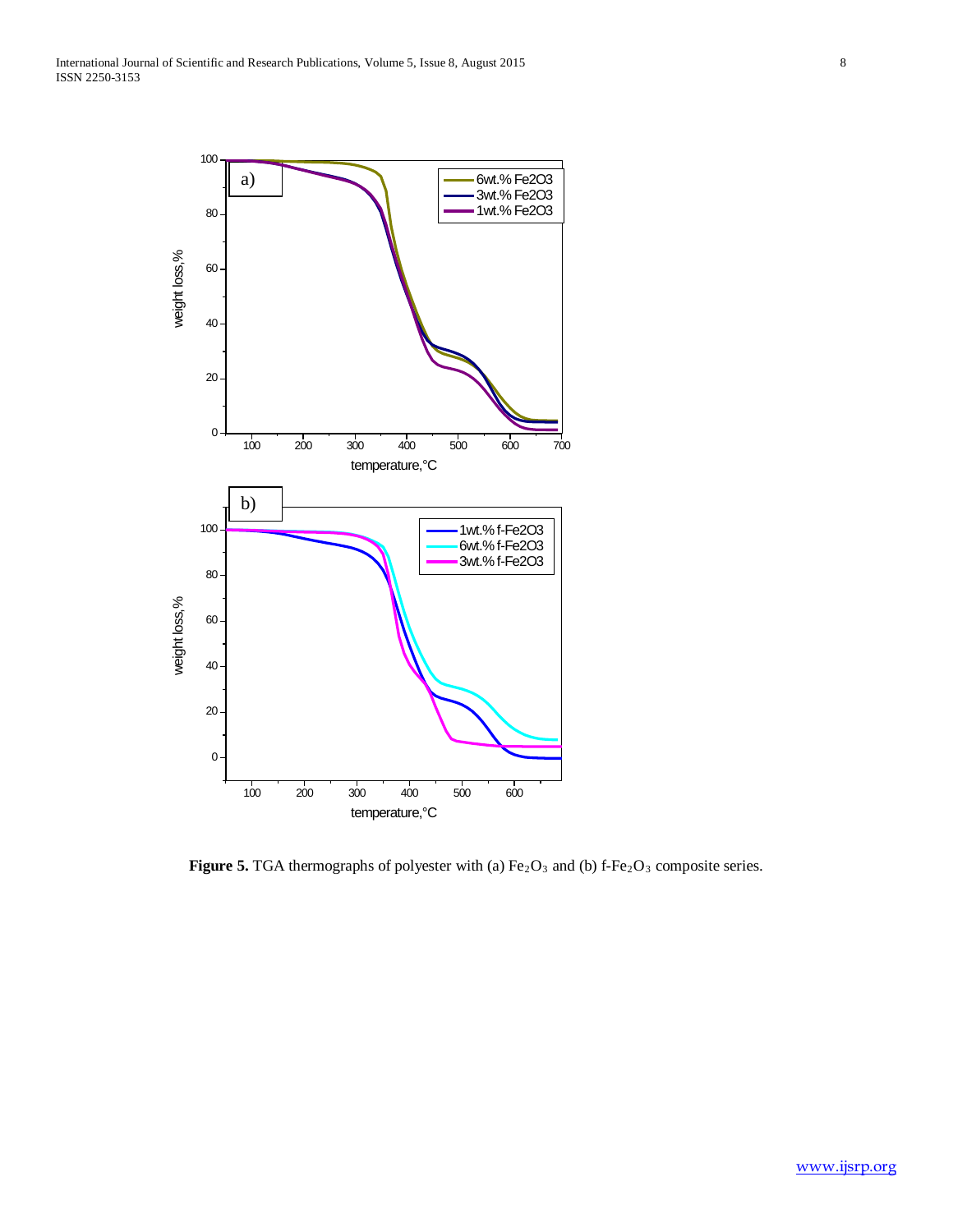

**Figure 6** Effect of Fe<sub>2</sub>O<sub>3</sub>/ f-Fe<sub>2</sub>O<sub>3</sub> content on (a) tensile strength and (b) tensile modulus.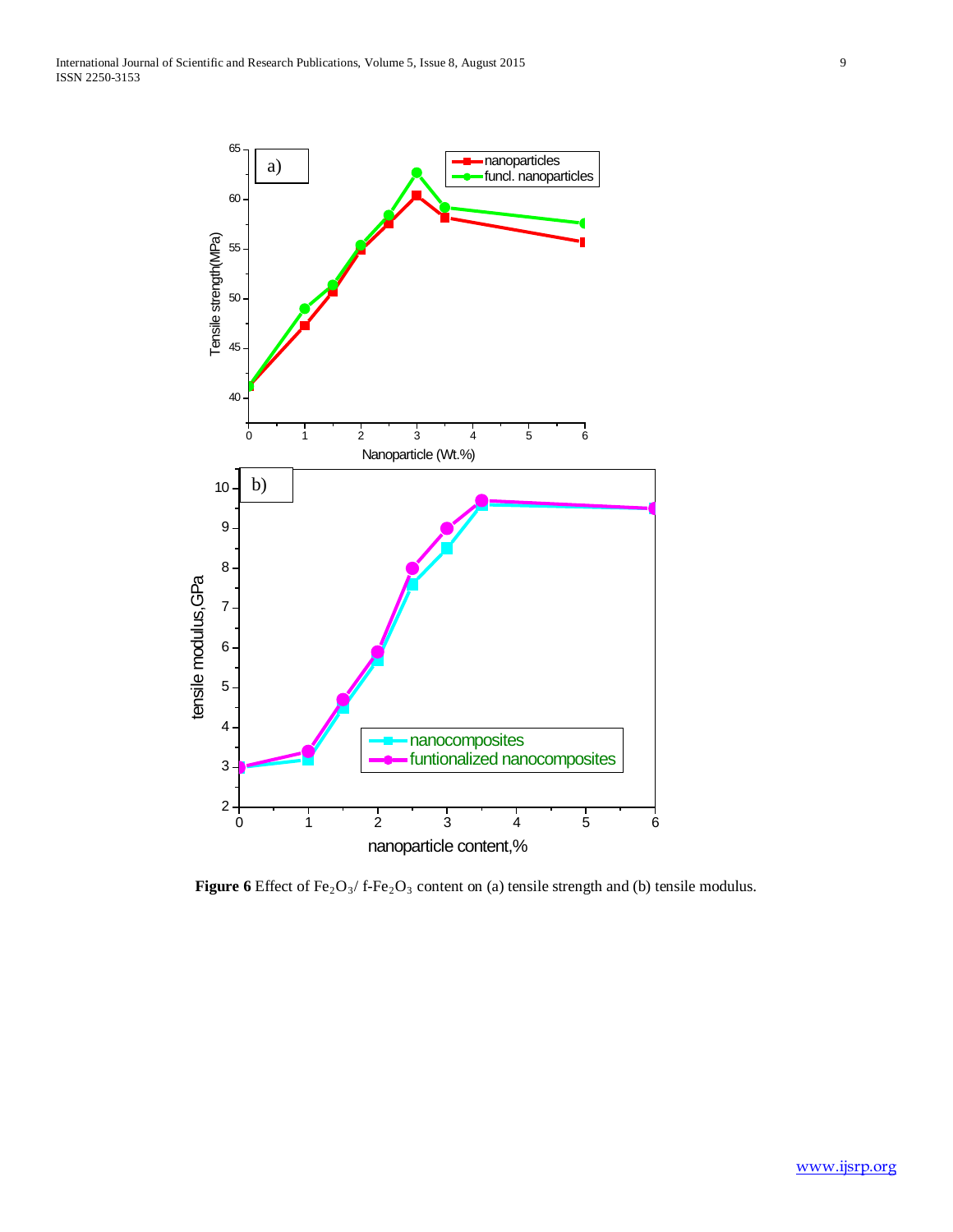International Journal of Scientific and Research Publications, Volume 5, Issue 8, August 2015 10 ISSN 2250-3153



**Figure 7**Effect of impact strength of polyester filled with  $Fe<sub>2</sub>O<sub>3</sub>$  and f-Fe<sub>2</sub>O<sub>3</sub> nanocomposite series.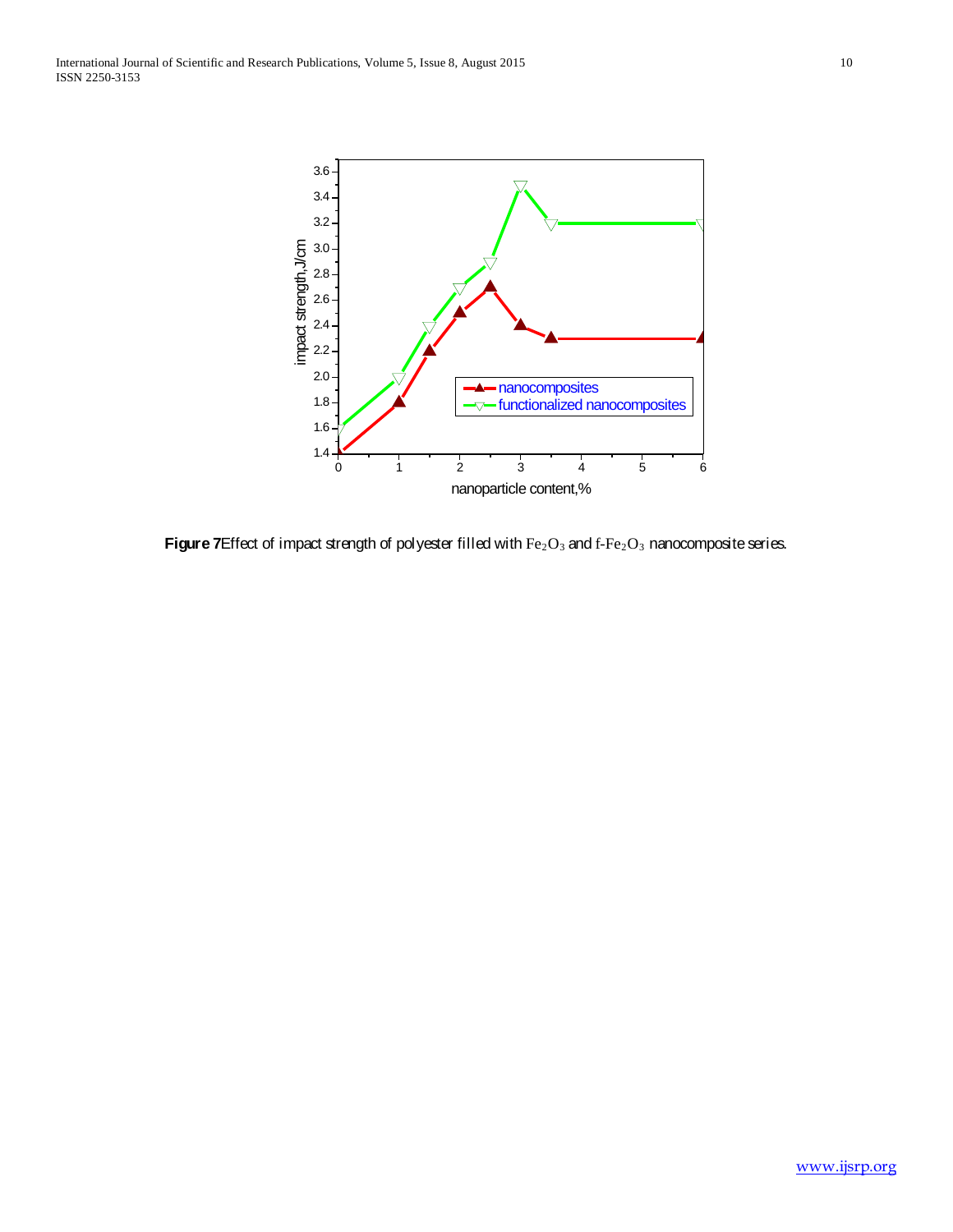International Journal of Scientific and Research Publications, Volume 5, Issue 8, August 2015 11 ISSN 2250-3153



**Figure 8** Damping factor for polyester with  $Fe<sub>2</sub>O<sub>3</sub>$  and f- $Fe<sub>2</sub>O<sub>3</sub>$  series at (a) 1<sup>st</sup> mode and (b) 2nd mode.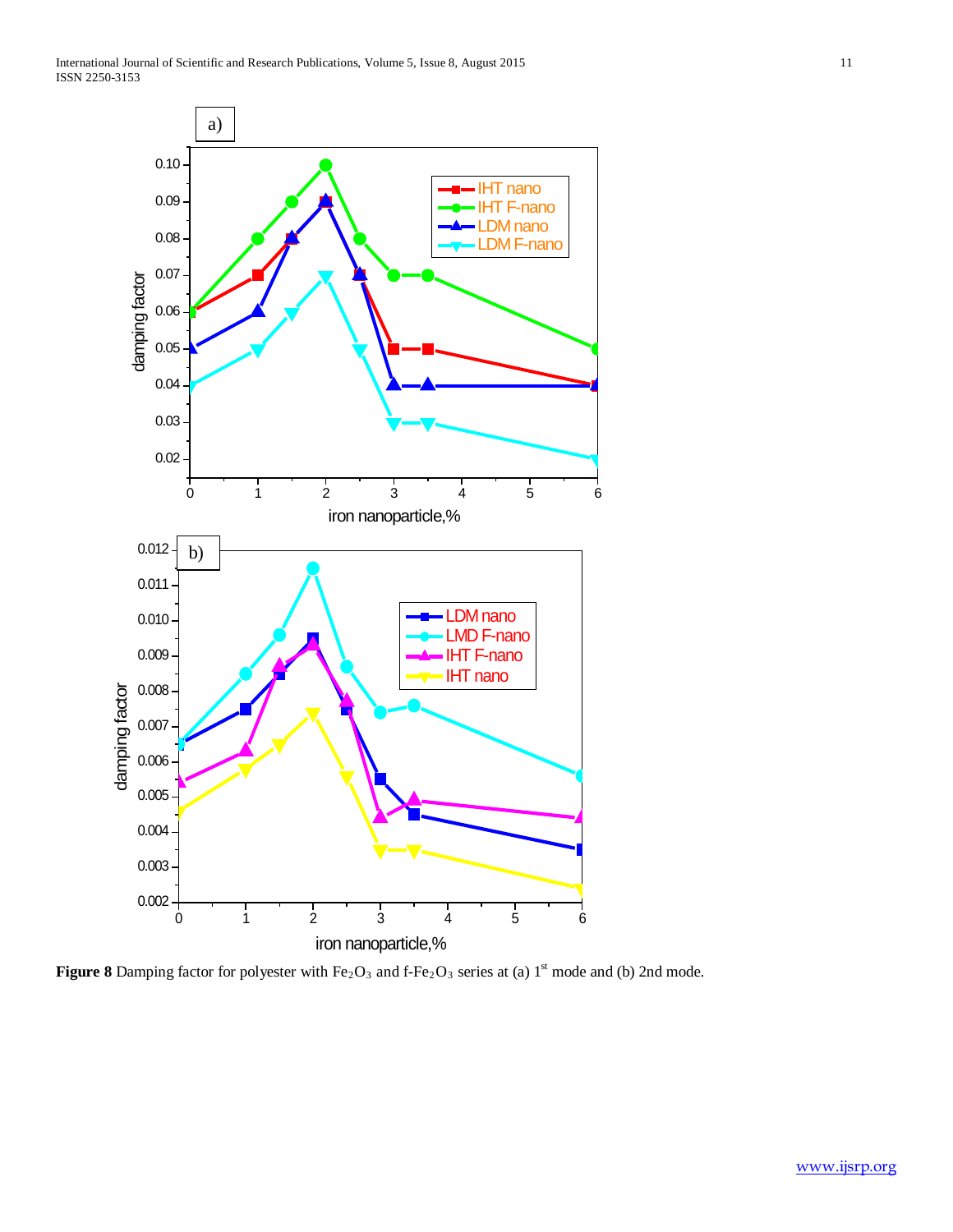|                           | Natural Frequency | Natural Frequency | Natural Frequency | Natural Frequency |
|---------------------------|-------------------|-------------------|-------------------|-------------------|
| $(Polyester + wt. %$      | at mode 1, Hz     | at mode 2, Hz     | at mode 3, Hz     | at mode 4, Hz     |
| f-Fe <sub>2</sub> $O_3$ ) |                   |                   |                   |                   |
| $P + 0.0$                 | 14.66             | 100.10            | 140.00            | 195.00            |
| $P+1.0$                   | 17.23             | 122.07            | 153.75            | 200.05            |
| $P+1.5$                   | 19.51             | 124.96            | 161.75            | 230.42            |
| $P + 2.0$                 | 20.40             | 135.08            | 184.63            | 248.43            |
| $P + 2.5$                 | 21.20             | 137.04            | 214.06            | 258.26            |
| $P + 3.0$                 | 23.24             | 139.50            | 220.75            | 278.43            |
| $P + 3.5$                 | 18.23             | 130.45            | 201.43            | 261.23            |
| $P + 6.0$                 | 18.01             | 131.09            | 200.55            | 260.34            |

|  |  |  | Table 1 Frequency dependence of polyester filled with nanoparticles (f-Fe <sub>2</sub> O <sub>3</sub> ) at four different modes. |  |  |
|--|--|--|----------------------------------------------------------------------------------------------------------------------------------|--|--|
|--|--|--|----------------------------------------------------------------------------------------------------------------------------------|--|--|

## Note: P-Polyester

| Table 2 Frequency dependence of polyester filled with nanoparticles ( $Fe2O3$ ) at four different modes. |  |  |  |  |  |  |  |
|----------------------------------------------------------------------------------------------------------|--|--|--|--|--|--|--|
|----------------------------------------------------------------------------------------------------------|--|--|--|--|--|--|--|

|                                | Natural      | Natural      | Natural      | Natural      |
|--------------------------------|--------------|--------------|--------------|--------------|
| $(Polvester + wt.$ %           | Frequency at | Frequency at | Frequency at | Frequency at |
| Fe <sub>2</sub> O <sub>3</sub> | mode 1, Hz   | mode 2, Hz   | mode 3, Hz   | mode 4, Hz   |
| $P + 0.0$                      | 14.66        | 100.10       | 140.00       | 195.00       |
| $P+1.0$                        | 15.02        | 115.60       | 145.02       | 196.48       |
| $P+1.5$                        | 15.99        | 116.16       | 147.32       | 200.43       |
| $P + 2.0$                      | 16.40        | 120.29       | 149.42       | 210.75       |
| $P + 2.5$                      | 17.42        | 130.48       | 170.54       | 224.23       |
| $P + 3.0$                      | 18.71        | 131.70       | 190.25       | 235.40       |
| $P + 3.5$                      | 17.01        | 129.46       | 185.35       | 230.09       |
| $P + 6.0$                      | 16.52        | 127.88       | 182.04       | 225.77       |

Note: P-Polyester